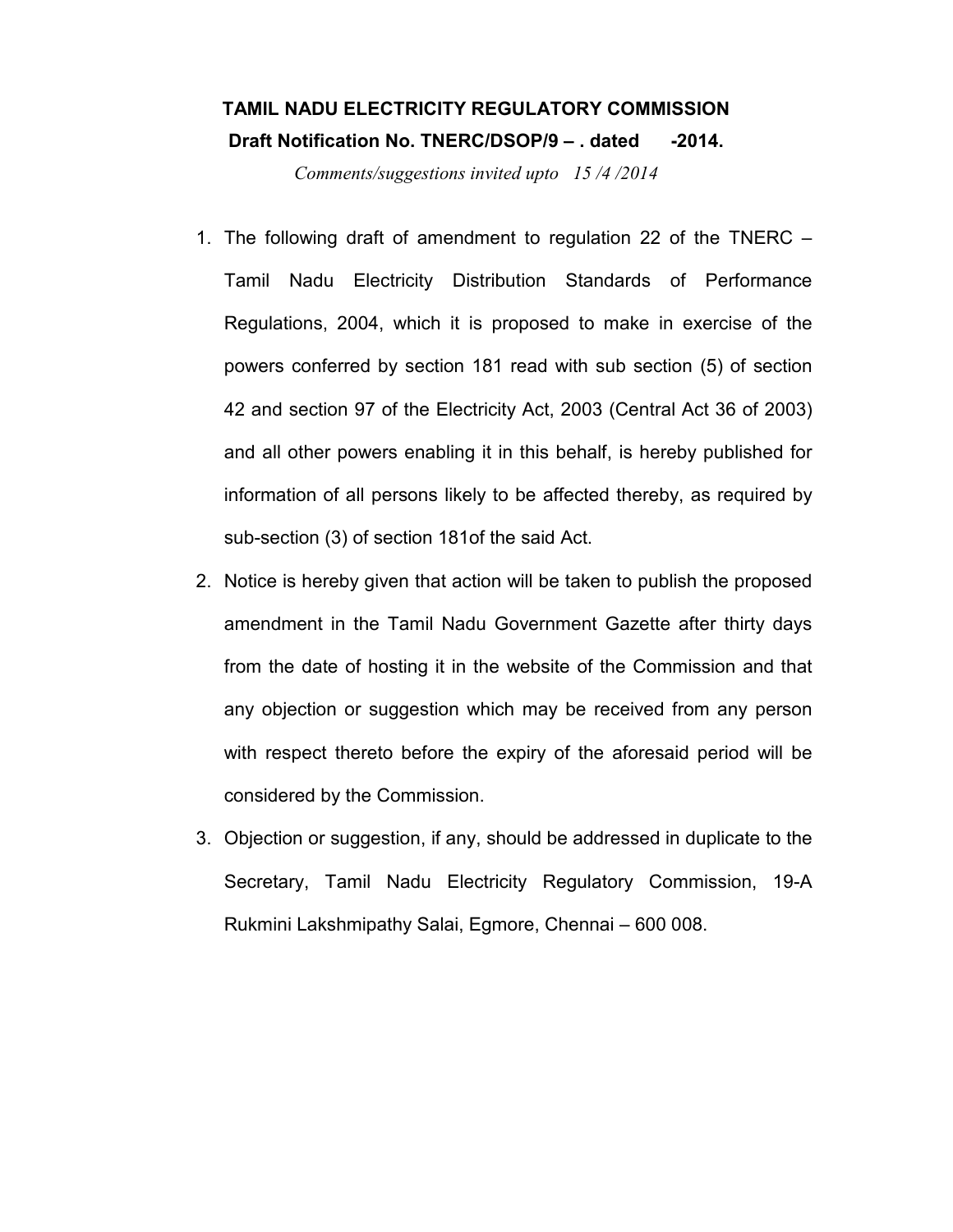#### AMENDMENT

 In the said Regulations, for regulation 22, the following shall be substituted, namely:-

#### "22. Procedure for payment of Compensation

- (1) A consumer who is aggrieved by the non-compliance of the Standards of Performance specified in this regulation may make a written claim to the area engineer of the licensee. The area engineer shall take a decision on the claim made by the consumer and inform him within thirty days from the date of receipt of the claim. The compensation shall be paid through credit entry in the next/future electricity charges within ninety days from the date of the claim.
- (2) If the grievance of the consumer is not redressed fully or if there is a dispute in the payment of compensation, the affected consumer may approach the Consumer Grievance Redressal Forum of the Circle for relief.

(By order of the Tamil Nadu Electricity Regulatory Commission)

(S.Gunasekaran) **Secretary**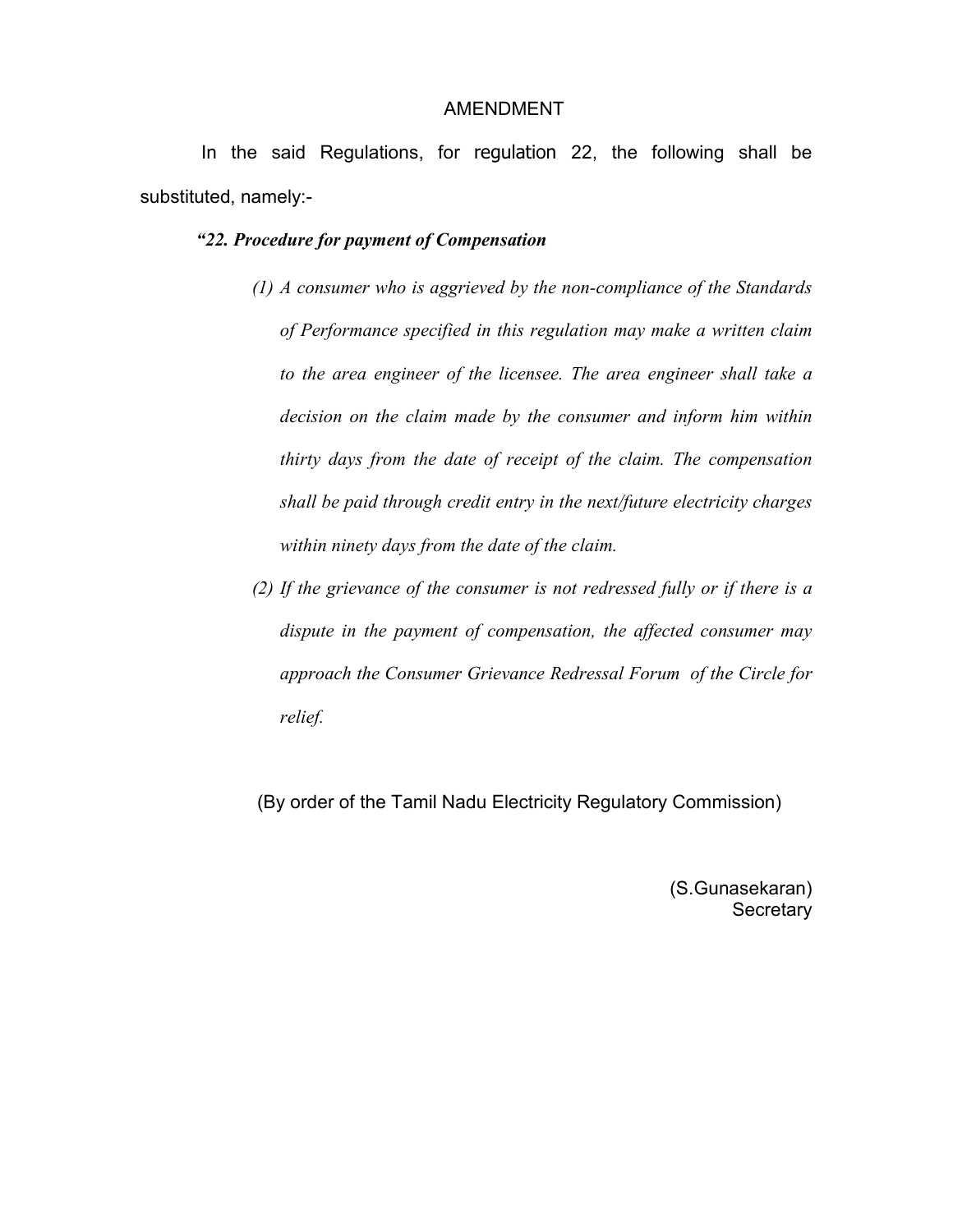### EXPLANATORY STATEMENT

 Clause(I) of regulation 22 of the TNERC – Tamil Nadu Electricity Distribution Standards of Performance Regulations, 2004, specifies the automatic mode of payment of compensation to the affected consumer by the licensee for noncompliance of a particular standard through credit entry in the next consumption bill. Section 57(1) of the Electricity Act 2003, (Central Act 36 of 2003), empowers the appropriate Commission to specify Standards of Performance while section 57(2) inter alia provides that the licensee shall be liable to pay such compensation to the person affected as may be determined by the appropriate Commission after giving a reasonable opportunity of being heard to the concerned licensee. As such an automatic mode of compensation as provided in the said regulation 22(1) is not consistent with the provisions of the Electricity Act 2003, (Central Act 36 of 2003). Further, section 97 of the said Act enables the Commission to delegate any of its powers other than those specified therein to any other person. It is therefore proposed to amend the said Regulations suitably so as to empower the CGRF to determine compensation in such matters after giving an opportunity of being heard to the licensee.

(By order of the Tamil Nadu Electricity Regulatory Commission)

 (S.Gunasekaran) **Secretary**